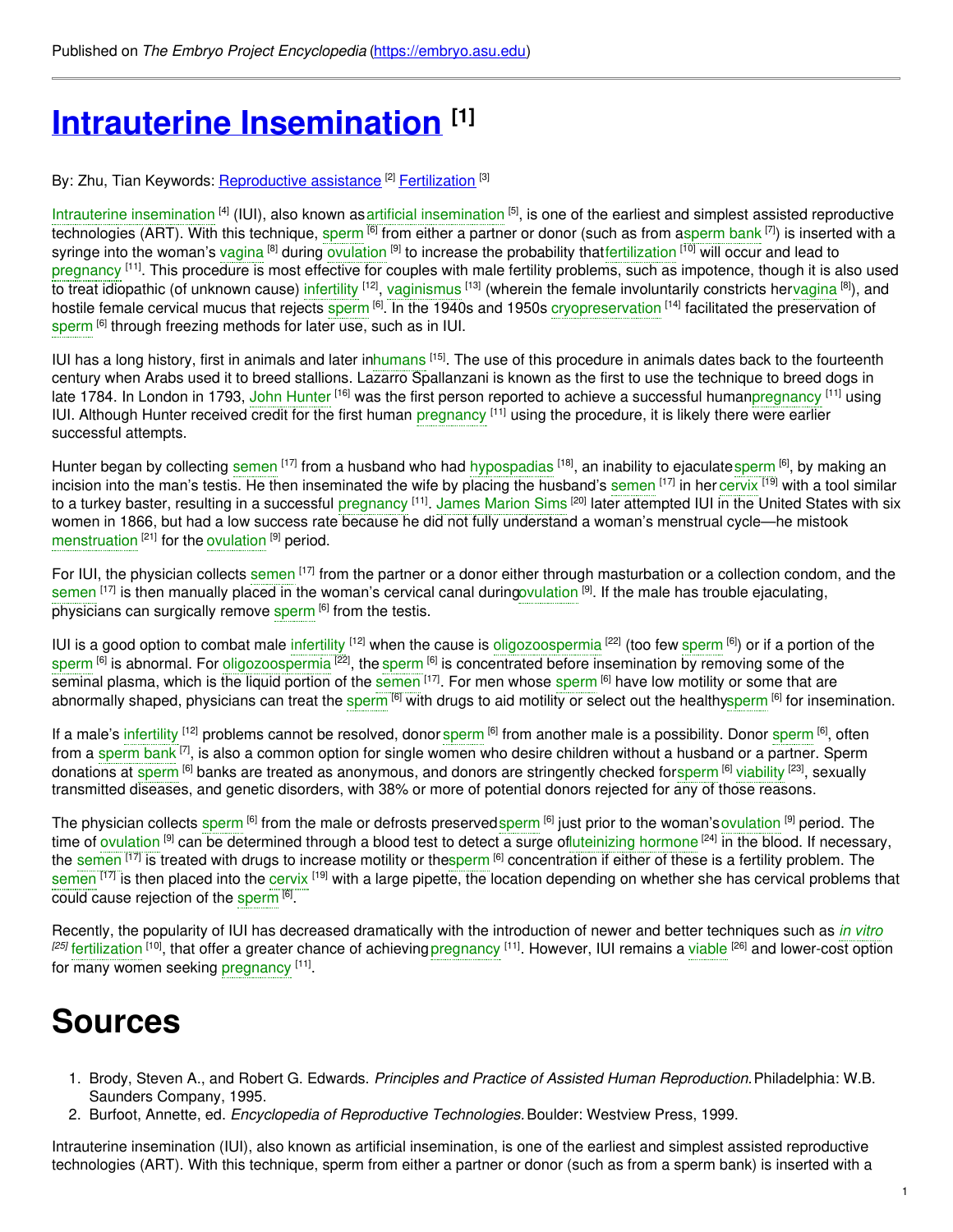syringe into the woman's vagina during ovulation to increase the probability that fertilization will occur and lead to pregnancy. This procedure is most effective for couples with male fertility problems, such as impotence, though it is also used to treat idiopathic (of unknown cause) infertility, vaginismus (wherein the female involuntarily constricts her vagina), and hostile female cervical mucus that rejects the male's sperm. In the 1940s and 1950s cryopreservation facilitated the preservation of sperm through freezing methods for later use, such as in IUI.

#### **Subject**

Artificial [insemination](https://embryo.asu.edu/library-congress-subject-headings/artificial-insemination)<sup>[27]</sup> [Fertilization](https://embryo.asu.edu/medical-subject-headings/fertilization)<sup>[28]</sup>

**Topic**

[Technologies](https://embryo.asu.edu/topics/technologies) [29] [Reproduction](https://embryo.asu.edu/topics/reproduction) [30]

#### **Publisher**

Arizona State University. School of Life Sciences. Center for Biology and Society. Embryo Project Encyclopedia.

#### **Rights**

© Arizona Board of Regents Licensed as Creative Commons Attribution-NonCommercial-Share Alike 3.0 Unported (CC BY-NC-SA 3.0) http://creativecommons.org/licenses/by-nc-sa/3.0/

#### **Format**

[Articles](https://embryo.asu.edu/formats/articles) <sup>[31]</sup>

**Last Modified** Wednesday, July 4, 2018 - 04:40

**DC Date Accessioned** Thursday, May 10, 2012 - 14:01

**DC Date Available** Thursday, May 10, 2012 - 14:01

## **DC Date Created**

2009-07-22

## **DC Date Created Standard**

Wednesday, July 22, 2009 - 07:00

[Contact](https://embryo.asu.edu/contact) Us

© 2021 Arizona Board of Regents

The Embryo Project at Arizona State University, 1711 South Rural Road, Tempe Arizona 85287, United States

#### **Source URL:** https://embryo.asu.edu/pages/intrauterine-insemination

## **Links**

- [1] https://embryo.asu.edu/pages/intrauterine-insemination
- [2] https://embryo.asu.edu/keywords/reproductive-assistance
- [3] https://embryo.asu.edu/keywords/fertilization
- [4] https://embryo.asu.edu/search?text=Intrauterine%20insemination
- [5] https://embryo.asu.edu/search?text=artificial%20insemination
- [6] https://embryo.asu.edu/search?text=sperm
- [7] https://embryo.asu.edu/search?text=sperm%20bank
- [8] https://embryo.asu.edu/search?text=vagina
- [9] https://embryo.asu.edu/search?text=ovulation
- [10] https://embryo.asu.edu/search?text=fertilization
- [11] https://embryo.asu.edu/search?text=pregnancy
- [12] https://embryo.asu.edu/search?text=infertility
- [13] https://embryo.asu.edu/search?text=vaginismus
- [14] https://embryo.asu.edu/search?text=cryopreservation
- [15] https://embryo.asu.edu/search?text=humans
- [16] https://embryo.asu.edu/search?text=John%20Hunter